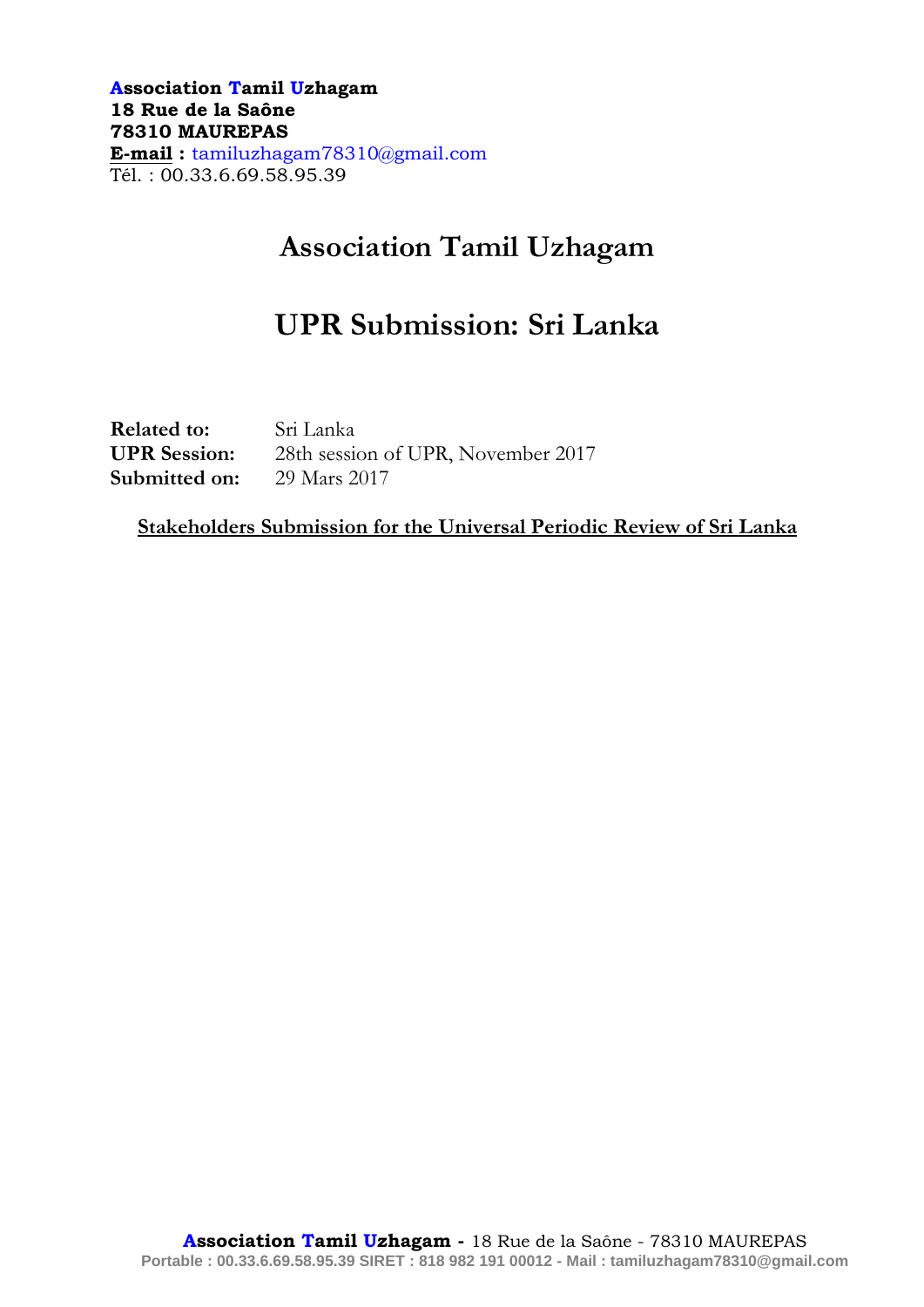### **Land-Grab and Militarization in the Tamil Homeland (North and East)**

#### **Introduction**

The heavy militarization of the North and East of the island of Sri Lanka has not only impeded the Tamil people inhabiting the region from recovering and returning to a normalcy, but it has been actively used as a tool by the Sri Lankan State to execute a far more sinister agenda of erasing the Tamil identity itself from the regions concerned. *Land -grabbing* leads to the fact that present and future generations of Tamils cannot meet their needs and livelihood requirements.

Under the previous government of Mahintha Rajapakse 69,992 acres of land was under occupation. Only 2, 565.5 acres of land has been released since January 2015 by the new Sri Lankan regime. This constitutes only 3.6% of the total land currently occupied by the Sri Lankan military.

Above clearly shows the manipulation of data and deception on the part of the current Sri Lankan government, which came on a promise of change, in releasing the land occupied by its military. Several promises with specific deadlines by the current Sri Lankan president to release all unauthorised land acquisition by the military remains unfulfilled.

Apart from such land acquisition Sri Lankan military has been building Buddhist statues and temples illegally on private and government lands without any permission. This cultural genocide has not stopped even after the change of government. Sri Lankan military is carrying out its genocidal demographic change in the Tamil traditional homeland even under the present government. The current Sri Lankan regime has not stopped such activities and it is hood winking the international community with empty promises.

Following online research based on google street maps and satellites images reveal the extent of land occupation and cultural colonisation in the Tamil homeland.

#### **Land Acquisition/ Land-Grab**

Heavy militarization has been made possible through structural and legal defects in the State system, namely the very problematic issue of unlawful land acquisition, rather described as *land-grabbing*, which provides an environment and physical infrastructure for military presence and building of permanent military camps. Therefore, understanding of the process of land acquisition is essential in order to deal with the effects of militarization on the livelihood of those affected by it.

The main statute in Sri Lanka which governs the acquisition of private land, the *Land Acquisition Act, No. 5 of 1950*, allows State Acquisition only for "public purpose". Therefore, creation of a few jobs and development of infrastructure benefiting the country as a whole cannot suffice, and benefits must also be directed at the local community. It is vital to illustrate the legal opinion of the Supreme Court, which is binding, in order to comprehend the present critical situation in the North and regarding land-grab and militarization, and its implications for the Tamil people's right to their land, as well as other civil and political rights. Effects of land acquisition, which currently does not seem to serve any "public purpose" as demanded by the Court, will be explained further below.

The act of land acquisition can be put into a larger political framework. The local community is to be the main beneficiary of the conducted land acquisition. However, the acquired land is being used by the State for alleged military and security purposes. In the present context, the courts seem not to follow the abovementioned established case law and construes "public purpose" broadly in order to accommodate the State's agenda.

Analysis of control of land acquisitioned by the State gives further insight into how the State is able to execute its sinister agenda.

The Supreme Court in its recent judgment of SC Appeal No. 21/13 stated the Provincial Council powers over land were limited, with the extent of control over land to be determined by the central government. Politically, this issue also challenges the functioning of devolution of powers as it diminishes the powers of the local representatives of the Tamil community.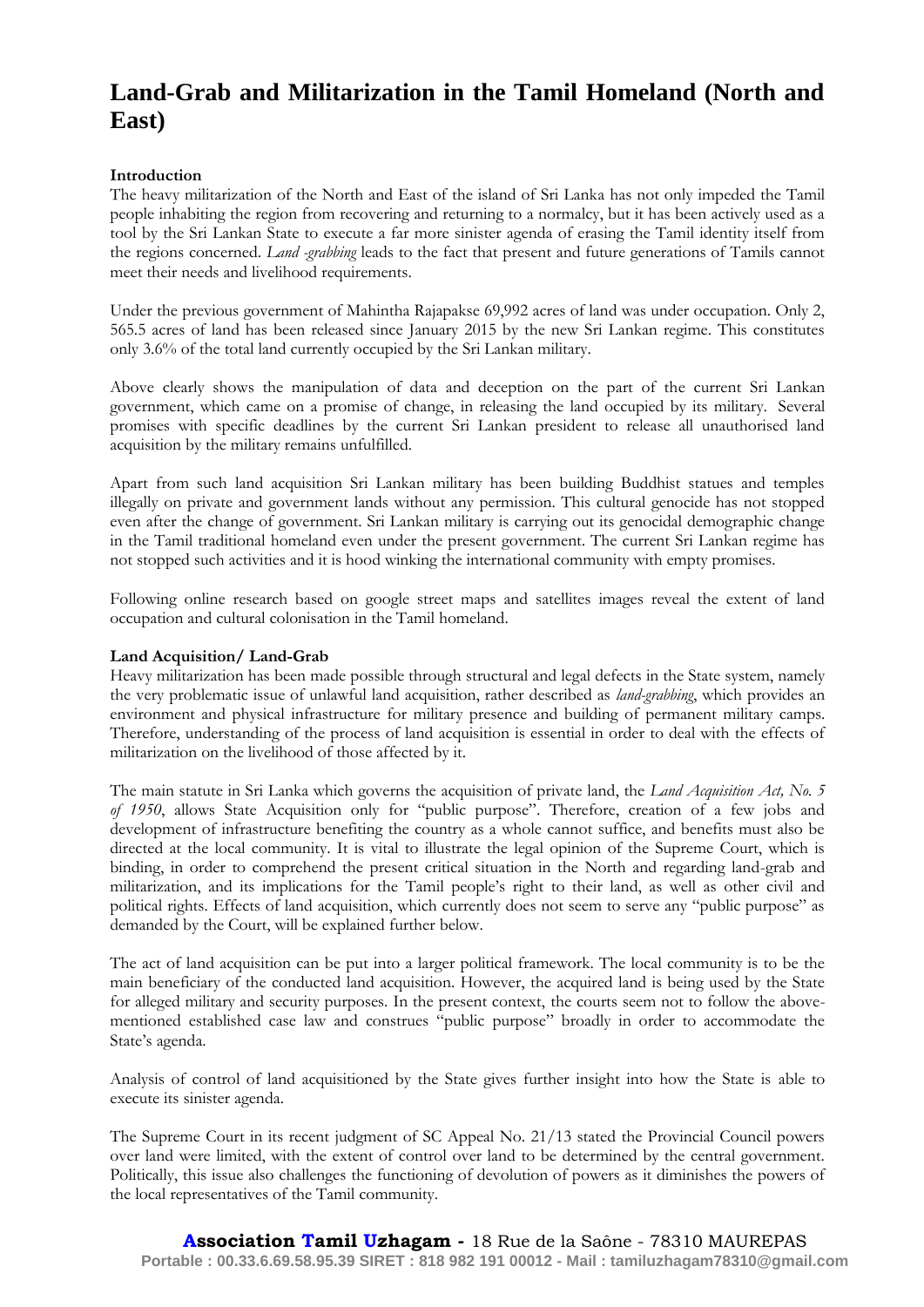In fact, power is shared between various other actors who are involved in the overwhelmingly unlawful act of land acquisition in the island of Sri Lanka. Firstly, the President himself is involved in land issues as he has relevant power over land. Additionally, it is he who appoints judges for all courts, and hence the outcome of cases concerning land issues.

Various ministries such as the Ministry for Lands and Land Development, the Ministry for Defense and Urban Development and the Minister for Finance, also have powers to deal with land issues<sup>1</sup>.

In addition to the the Mahaweli Authority<sup>2</sup>, which provides expansive powers to the Minister in charge, the Presidential Task Force (PTF) was created in 2009, which is mandated to "prepare the strategic plans, programs for resettlement of internally displaced persons, economic development and social infrastructure of the Northern Province"<sup>3</sup> . Approval from PTF is needed for all activities in the North. Thus it is unambiguously evident that the activities in the North are centralized, affecting collective and individual civil and political rights of the Tamil people given democratically elected representatives of the Northern Province Council have lesser power to determine the future of their Tamil constituents and owners of the tradition Tamil homeland.

A major actor involved in land issues and whose role will be examined in detail is the military. The purpose of military presence in the North and East is not only for "security" reasons and it has been observed that the military is increasingly obtaining control over administrative duties as well.

#### **Effects of Military Presence in North and East (Tamils' Homeland)**

The Sri Lankan military presence in the North and East has had an enormous impact on the livelihood of Tamil people. Not only have various civil, political as well as individual and collective rights been infringed upon but the militarization is being used by the State as a tool to execute structural genocide against the Tamil people.

The acquisitioned land for purposes other than what the law permits, is being used to build new Sinhala settlements. This act, called *Sinhalization*, is an act of structural genocide. This has been the case of the town Weli Oya<sup>4</sup>, which has not only had a demographic change through the act of government backed Sinhalization, but has also had its name changed from a Tamil name of Manalaaru to a Sinhala name, an act of erasing the Tamil identity in the region.

Acquisitioned land is also being used for commercial purposes for private and government agencies over the alleged development projects, in breach of the Land Acquisition Act. Such a process of land acquisition for commercial purposes can be observed in the case of Sampur<sup>5</sup>.

The acts of land-grabbing, done against the will of the Tamil people and for "military purposes", is a government sanctioned act to increase Sinhala presence in the Tamil homeland through resettlement schemes and other programs, leading to demographic changes. In this process, militarization is being used as a tool by the Sri Lankan State to execute structural genocide against the Tamil people.

Considered an act of aggression, the Sri Lankan State has gone a step further by destroying war memorials, building military camps on cemeteries of Tamil cadres and replacing Tamil memorial structures with that of the Sri Lankan army.

The military has simultaneously engaged in actively promoting war tourism, reminding the Tamil community of the ethnic divide and projecting the Sinhalese as the victors and the Tamils as the

 $\overline{a}$ 

<sup>&</sup>lt;sup>1</sup> Bhavani Fonsenka and Dharsha Jegatheeswaran, Policy brief, Politics, Policies and Practices with land

Acquisition and related issues in the North and East of Sri Lanka, Centre for Policy Alternatives, November 2013 <sup>2</sup> Mahaweli Authority of Sri Lanka, http://www.mahaweli.gov.uk

<sup>3</sup> Bhavani Fonsenka and Mirak Raheem, Land in the Northern Province: Post-War Politics, Policy and Practices, Centre for Policy Alternatives, December 2011

<sup>4</sup> Bhavani Fonsenka and Dharsha Jegatheeswaran, Policy brief, Politics, Policies and Practices with land

Acquisition and related issues in the North and East of Sri Lanka, Centre for Policy Alternatives, November 2013, p. 44

<sup>5</sup> Ibid.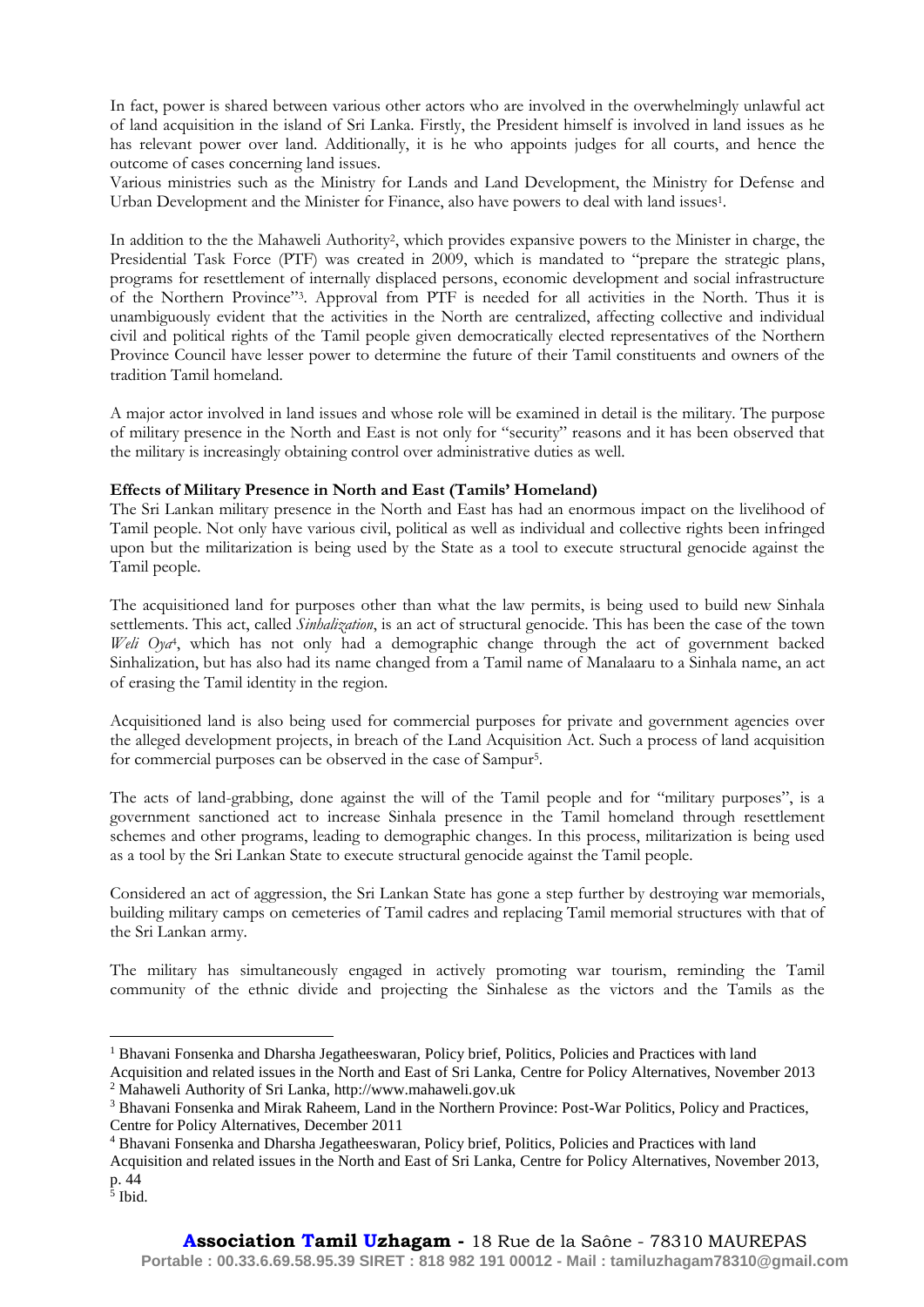vanquished. To the Tamil people, this tourist enterprise exposes the Sri Lankan State's true feelings on 'reconciliation' within the island.

Military interference in the local economy is rife. Involvement in converting many of coastal areas, in particular in the Esat, into tourist attractions has deprived local fishing communities of their livelihood. Acres of fertile land belonging to the Tamil people have been taken over for cultivation by the military. The military has also taken control of the civil administration in the North and East. Depriving a community of their right to livelihood forces them to relocate, and given these measures are executed on a mass scale, amounts to structural genocide.

Many new legislations and gazette notifications of acquiring lands for military infrastructural purposes have taken place in direct violation with Sri Lankan common law, known as *Thesavalamai Dasa Valami Law*.

Large swaths of Tamil-owned land surrounding military camps have been declared High Security Zones (HSZ), out of bounds to civilians, since the 1980s. The evicted Tamil residents of these areas have been internally displaced since. Almost five years since the Sri Lankan government's declaration of an end to the war, these HSZs continue to exist and the rightful owners are still unable to return to their traditional land.

Tamil places of worship in the North and East have been actively destroyed and replaced with Buddhist temples and stupas. These constructions, a serious threat to the Tamil cultural identity is an act of structural genocide, given Tamil people are not Buddhist while the overwhelming majority of Sinhala people are, and as is the State religion. Furthermore, constructed as monuments of conquest rather than for worship alone, these constructions also stand as permanent reminders to the Tamil people of the Sinhala-dominated Sri Lankan government's priorities.

Military presence can be seen and felt in the people's daily lives in the North and East. The military interference in economic activities, educational activities, cultural events, family events has become a common occurrence.i The military runs a total of 22 business centres in the Mannar district. The State contracts for infrastructure work in the North and East are being taken by the forces and they involved such construction work. As a result local construction workers, contractors and the local governments too are affected. A total of 588 preschool teachers are receiving their salaries from the Civil Security Forces under the Military. Militarization not only affects daily lives of the people but also it's a hindrance to their independence. Therefore, we emphasize the importance of demilitarization.

Given the above facts, CHRD sees that the Government of Sri Lanka has no intention of releasing occupied lands in the North and East anytime soon. Therefore, based on the Vienna Declaration as well as Durban Declaration and Programme of Action and also having observed that successive Governments have failed to abide by the Geneva Convention and other applicable norms of humanitarian law; Tamil civil society and affected communities feel the only lasting solution to this prolonging issue would be that the relevant agencies within the UN system must call on the Government of Sri Lanka to let the Tamil people of the island to exercise its inalienable right to self-determination.

Fishermen and farmers are the worst affected, Practically all of the fishermen have lost their gear and their boats, so they are unable to restart because to start fishing in a proper way they need boats which they can't afford. Hundreds of acres of land in the north, which is very fertile land, are in the high-security zone. Farmers have been deprived of cultivation because they are unable to go to their land.

The current government has released few occupied land to the Tamil people, But that is not enough, People are still waiting for the day that they get back their land. Even if they go to their land, their houses are gone, they have to start afresh. Water is also a problem because largely people have been depending on ground water wells. Such wells are either damaged or covered with rubble, which means they have to dig new wells.

At same time the new Government continue to Colonizes Eelam Tamil land, and continue to build let of Budhist Bihari on Tamils Lands and also military continue to rule the Locale Economie.

The presence of these soldiers are a curse on to the Tamils as the original symbols of the Tamil are now being replaced by the victorious Buddha, dotting all the street corners, new Buddhist temples are a common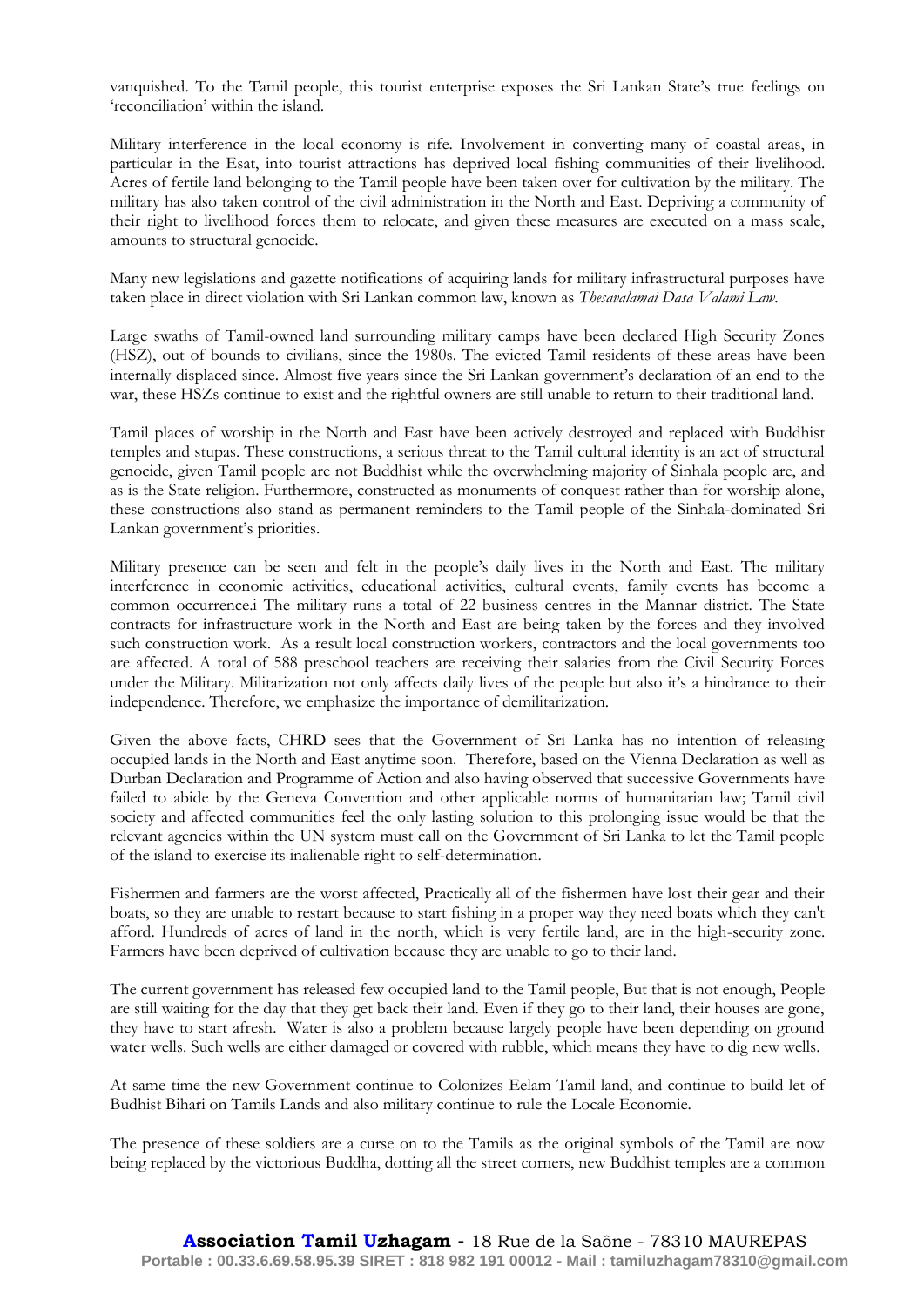sight where only the soldiers re Buddhists. All the Tamil sign boards and directions are replaced by Sinhala boards which can be read only by the soldiers.

The burial grounds of the LTTE men who had died in action have all been razed to the ground and at many places the army has bulldozed and built its own complex like the one in Koappaay. The war heroes cemeteries located at Kagnchikudichcharu in Ampaarai district, Thaandiyadi, Tharavai, Kandaladi and Maavadi Munmaari in Batticaloa district and Aalangkulam, Iththikkulam, Verukal, Uppaaru and Paalampoaddaaru Trincomalee district were destroyed after the SLA occupied LTTE held areas in the East in 2006 and 2007. In Vanni, there were at least ten War Heroes Cemeteries. The cemeteries were located in Aandaangkulam, Aadkaaddiveli and Pandivirichchaan in Mannaar, Kanakapuram and Muzhangkaavil in Kilinochchi district, Uduththurai in Vadamaraadchi East of Jaffna district, Eachchangkulam in Vavuniyaa and four at Vanni-vizhaangkulam, Visuvamadu, Alampil, and Mulliyavalai of Mullaiththeevu district. The Sri Lanka Army bulldozed the Heroes Cemetery at Visuvamadu between March and April 2009.6

#### **Conclusion**

Unlawful land acquisition in combination with militarization has accelerated the agenda of structural genocide through demographic change, replacing traditional names of villages from Tamil to Sinhala names, active land-grabbing and re-colonization schemes benefiting the Sinhala community, destruction of traditional Eelam Tamil structures and replacing them with Sinhala monuments and acts depriving the Eelam Tamil people of their livelihood.

#### **Recommendation**

 $\overline{a}$ 

- a. Take immediate measures to demilitarize North and East and hand over lands (occupied by the military for over 25 years) to their rightful owners without any further delay. Also the Tamil people of the North East must be given access to their residential and agricultural lands to engage in economic and livelihood activities
- b. Having violated international humanitarian law and engaging war crimes the Relevant UN bodies must urge the Government of Sri Lanka to sign the Rome Statute in order to ensure justice and accountability to the victims of such heinous crimes under the International Criminal Court.
- c. Endorse the Tamil genocide resolution of 2015 passed by the Northern Provincial Council in February 2015. The said resolution clearly points out genocide of Tamils became synonymous with the country's policies since it gained independence, and Tamils across the island, particularly in the North-East have been subject to gross and systematic human rights violations, culminating in the mass atrocities committed in 2009. Sri Lanka's historic violations shows over 60 years of state sponsored anti-Tamil pogroms, massacres, sexual violence, and acts of cultural and linguistic destruction perpetrated by the state. The resolution alleged that these atrocities have been perpetrated with the intent to destroy the Tamil people, and therefore constitute genocide. Therefore the acceptance of the Resolution on Genocide of Tamils adopted by the Northern Provincial Council will enable to seek an UN inquiry to investigate the genocide of the Tamil people in Sri Lanka by successive Sri Lankan Governments, and direct appropriate measures at the International Criminal Court outlining the Tamil people had no faith in the domestic commission.
- d. Take immediate steps to fully implement without delay the Resolution 30/1 and the Recommendations of the of the OISL Report.
- e. Measures must be taken to ensure justice for victims of rape and torture which has been the weapon of Sri Lanka's genocide of the Tamil people. Human Rights Watch (HRW) stated such acts of sexual violence perpetrated on Tamil detainees and surrendees by Sri Lankan security forces is deliberate and is premeditated. Such acts of abuses are coercive, designed to intimidate, to instill fear, to extract information, sometimes to extract confessions… This is a deliberate policy. Therefore we urge that an independent international investigation be carried out on Sri Lanka to probe allegations of such abuses.
- f. The United Nations Committee against Torture (CAT) during its review in early December 2016 has urged Sri Lankan government to establish an independent mechanism to investigate allegations of torture and sexual violence during and after the conflict. In delivering its concluding

<sup>6</sup>http://www.lankasrinews.com/view.php?2b35QSX4b43z96ae4b43CWdce2bh3CS3cd3XlpG2e0d15MvDce02l2DI 0cd3sksBd0